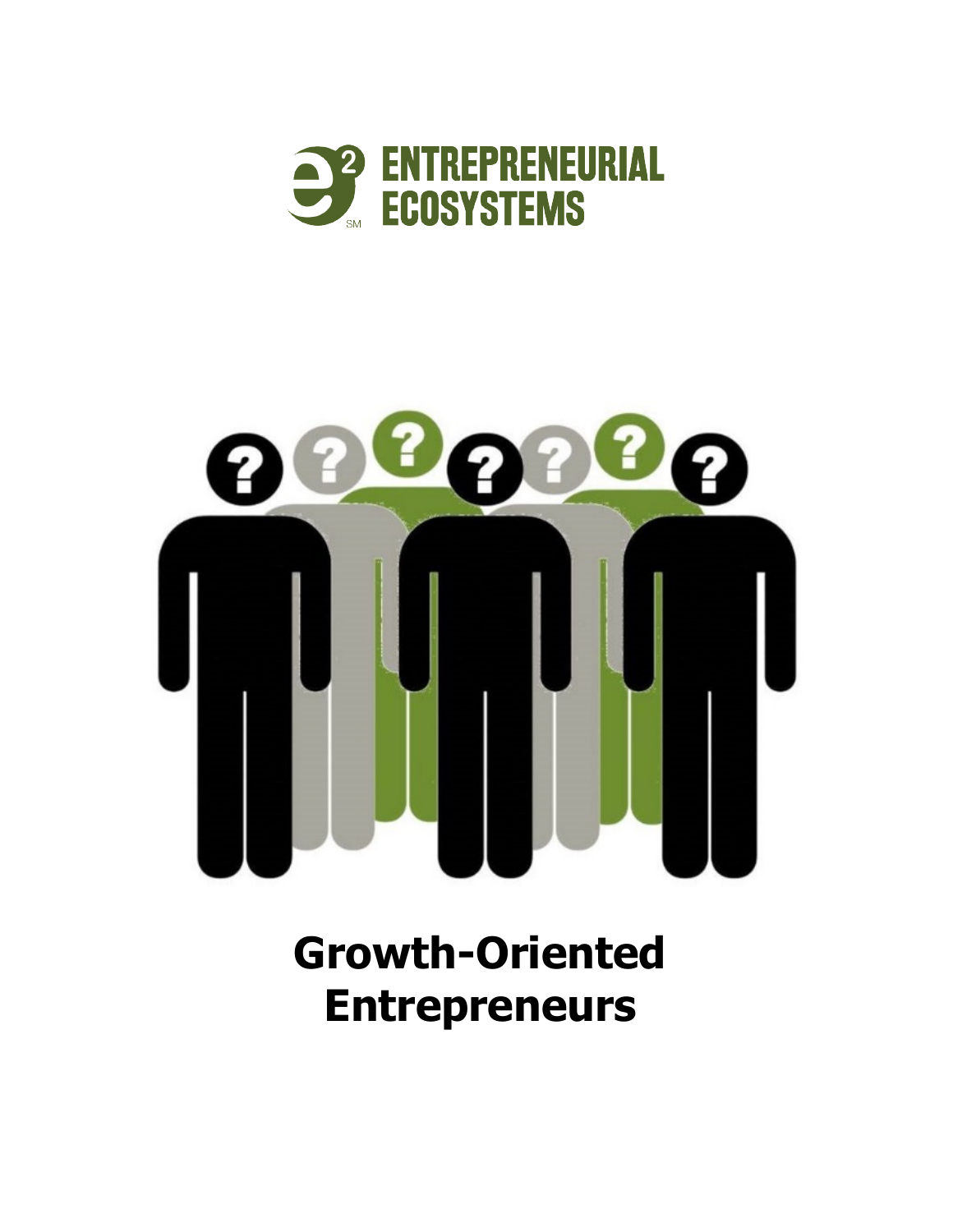#### **Special Recognition**



*Christine Hamilton-Pennell*

This paper would not have been possible without the pioneering work and contributions of Christine Hamilton-Pennell with Growing Local Economies. Christine is a leader in entrepreneur-focused economic development. She was a critical contributor in the ground-breaking Economic Gardening work in Littleton, Colorado and has significantly advanced the field's understanding of entrepreneurial talent and especially growth-oriented entrepreneurs.

#### **Growth Entrepreneurs**

Not every business owner wants to grow his or her business. Most self-employed and "lifestyle" business owners are satisfied if they can make a decent living for themselves, and maybe hire a few other people. Most small businesses serve a local geographic area and do not have a market footprint outside the region.

These small, local businesses are very important to a community. In addition to creating a modest number of jobs, they contribute to the quality of life and availability of amenities that make the community a more desirable place to live and work.

Growth-oriented entrepreneurs (GOEs) have different attitudes and goals for their ventures. They usually know at the outset that they want to grow their business. They may express this as a desire to hire more employees, increase their capital expenditures, explore new markets outside the region, or open new franchises in other locations. Growth-oriented entrepreneurs have recognized a market opportunity and have decided to create and grow an enterprise (profit or non-profit) to pursue it.

As Robin Lasher, Director of the Navarro County Texas, Small Business Development E2, puts it, "Most small businesses equate growth with supporting the business and themselves. A very different perception and understanding of growth extends beyond the backyard to new markets. [Growth-oriented companies] probably think about all this from day one, but for most small businesses, I think it starts as a foggy notion."

Growth-oriented entrepreneurs have both a strong desire for growth and the potential capacity to realize sustained growth. These entrepreneurs want to scale up their businesses and seek to reach external markets, thus expanding the economy of the region by bringing in new wealth in the form of investment, jobs and careers, and tax base. This new wealth then "recirculates" throughout the local economy and stimulates the growth of local businesses.

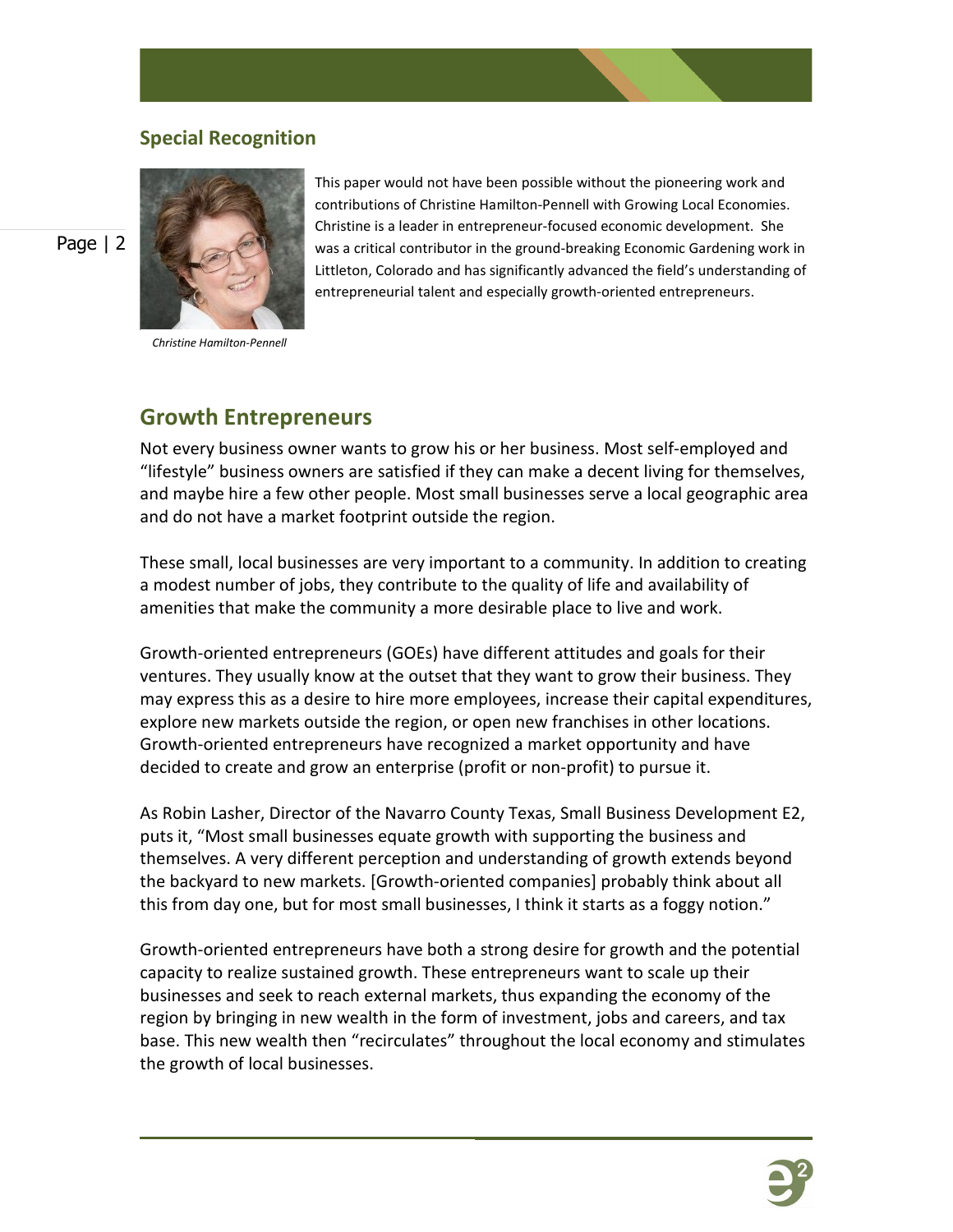

Page | 3 jobs than start-ups. Studies show that most of the sustained job growth in a community Startups, defined as businesses in their first year of operation, have played a critical role in U.S. employment growth dynamics, and are an important factor in creating local jobs. As a group, however, businesses that survive the start-up stage usually create more net is generated by the expansion of existing businesses rather than start-ups or relocations of existing businesses to the community. It is the growing companies—business expansions—that have the greatest long-term economic impact on a local community or region.

> A subset of growth-oriented entrepreneurs includes those who create break-out, highgrowth companies that expand rapidly in terms of revenues and job growth. These business establishments represent less than five percent of all businesses, yet create upwards of two-thirds of all business growth and job creation. Additionally, these entrepreneurs generate up to 50% of all innovation within our economy. High-growth companies, while extremely rare, are nevertheless found in most regions of the country, and in every county. Most fast-growing enterprises are not in high-tech industries; they are widely distributed across all industries.

> Most rural areas have very few high-growth entrepreneurs, and have limited capacity to assist them. But chances are very good that these communities have a much larger pool of local entrepreneurs who want to grow, and do not know how. Helping growthoriented entrepreneurs create sustainable growth plans can dramatically impact the area's overall economic development progress.

## **Business Stages**

[YourEconomy.org,](http://www.youreconomy.org/) a website created by the Edward Lowe Foundation, reports data on the composition and growth of the business universe in the United States over time. In this database, resident companies are broken out by stage:

Self-employed (one employee) Stage 1 (2-9 employees) Stage 2 (10-99 employees) Stage 3 (100-499 employees) Stage 4 (500+ employees)

Some entrepreneurship support strategies such as Economic Gardening have chosen to target Stage 2 companies as the focus for their efforts. In their report on "The [Significance of Second Stage,](http://edwardlowe.org/edlowenetwp/wp-content/uploads/2013/09/Second-Stage.pdf)" Edward Lowe Foundation describes Stage 2 companies as those "that have grown past the startup stage but have not grown to maturity. They have enough employees to exceed the comfortable control span of one owner/CEO and benefit from adding professional managers, but they do not yet have a full-scale

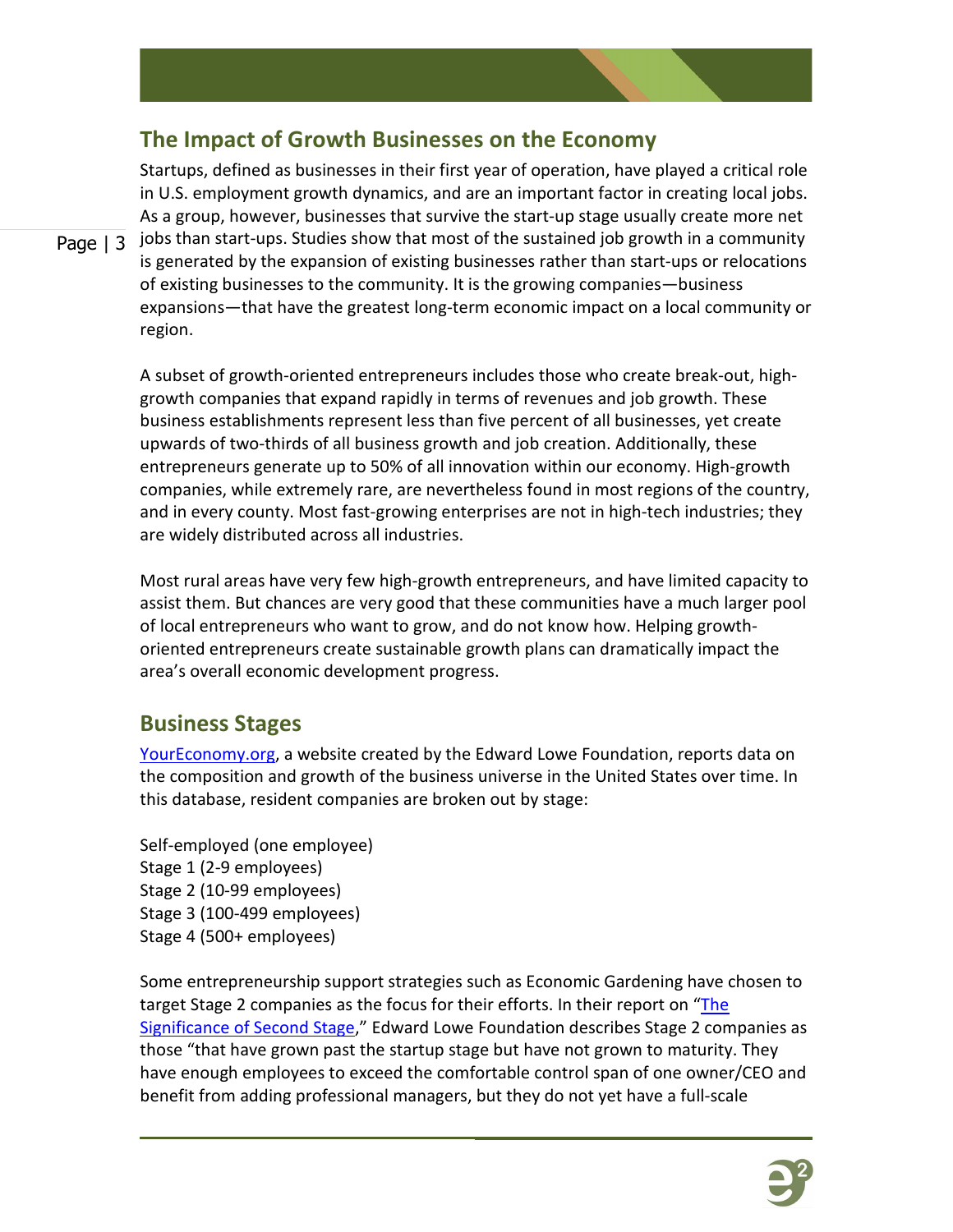professional management team." In terms of numbers, "employee numbers and revenue ranges vary by industry, but the population of firms with 10–100 employees and/or \$750,000 to \$50 million in receipts includes the vast majority of second-Stage companies."

Page | 4 While Stage 2 growth-oriented companies do create a substantial number of new jobs, previous research has also shown that establishment growth (measured in terms of jobs or revenues) occurs among companies of all sizes. A more significant factor in firm growth is age of the firm rather than size. The younger companies are, the more jobs they create, regardless of their size.

> In terms of developing community and economic development policies to support local entrepreneurs, the best target for small and rural communities is typically late Stage 1 or early Stage 2 companies that have the ability and desire to grow, and have a market (or potential market) outside the region or state. Some of these businesses may look like retail businesses, but they have opportunities to sell outside the local area (e.g., a pharmacy that discovered a niche in compounding and sells online in 48 states and several other countries). These late Stage 1 or early Stage 2 companies can fill the pipeline that will increase the numbers of late Stage 2 companies.

## **Community Strategies for Supporting Growth Businesses**

The 'sweet spot' for most community entrepreneurship support programs is to target entrepreneurs who have started a venture that is between one and five years old and want to grow it, regardless of its size. These ventures aren't necessarily "high-tech," but they have developed some sort of innovation in their product, process or delivery method. They also have a potential or actual market outside the local economic region, and create quality, living-wage jobs.

Typically, these are late Stage 1 and early Stage 2 growth-oriented entrepreneurs. By providing support and help at this crucial phase, these entrepreneurs will be more likely to make good decisions that will allow them to remain viable and sustain their growth to reach the next level.

Finding these entrepreneurs is the tricky part. They may start out as a home-based business, or look like a secondary business such as a local retail or service business that is exploring an outside market through the Internet or franchising. A community must leverage its networks of existing entrepreneurs, small business professionals, and business organizations to locate appropriate target businesses.

Once a community has identified potential growth businesses, these key questions will help clarify whether an enterprise fits the bill:

**1.** Do they have a niche where they are competitive?

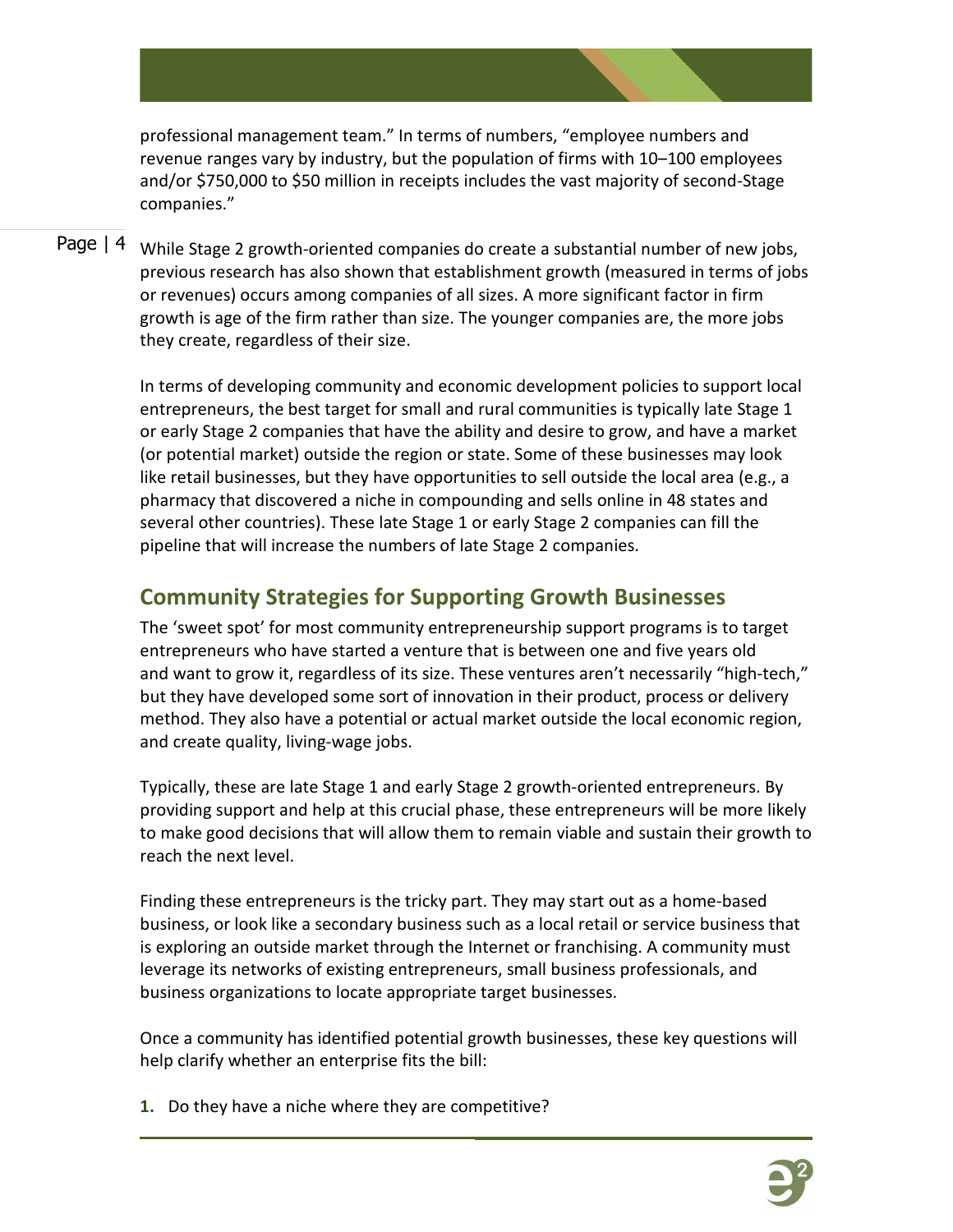

- **2.** Are they committed to growth?
- **3.** Are they actively exploring creating an external market footprint?
- **4.** Are they "coachable" and willing to act on the information and advice they receive?

## Page | 5 **Entrepreneurship Support Strategies**

Growth-oriented entrepreneurs have specific needs: access to capital—both human and financial; access to strategic coaching and technical assistance; access to appropriate facilities and high-quality infrastructure; a friendly tax and regulatory environment; market intelligence and access to external markets; and a trained workforce. They seek to create strategic alliances with other business owners and supply chain managers, and to develop the capacity to manage their enterprises successfully in a global marketplace. Communities can best support their growth-oriented entrepreneurs by addressing these needs.

## **Technical Capacity Building**

Every growth-oriented entrepreneur has a set of issues that must be addressed to allow them to grow. Quality coaching services, such as the eCoaching Program of e2 Entrepreneurial Ecosystems, helps GOEs connect to appropriate technical assistance resources—either in the community or accessible elsewhere—that can address their specific technical needs. The ability to develop a strong local referral network and to access appropriate professional business services in areas such as finance, legal, and accounting, is an essential part of doing business in any locality. Growth-oriented entrepreneurs typically want to connect with their peers to gain from their wisdom and experience, so strong local entrepreneur networks are also essential to the success of these entrepreneurs.

## **Capital Access**

Recent reports indicate that the recession has slowed business activity and decreased demand for financing (e.g., less growth = less demand for financing). Conventional wisdom suggests that a lack of access to capital has produced the slower growth. But the challenge may be more complicated. Cash availability is at an all-time high, and the cost of money is at an all-time low. But fears about the economy, including the possibility of a longer recession and higher investment risk, have created a tighter capital supply market, and business planning requirements have become substantially higher.

Identifying available commercial lenders, micro enterprise programs, angel investors and government financing programs (e.g., SBA, USDA, CDBG, state) all become important to increasing capital access for growth entrepreneurs. Better market

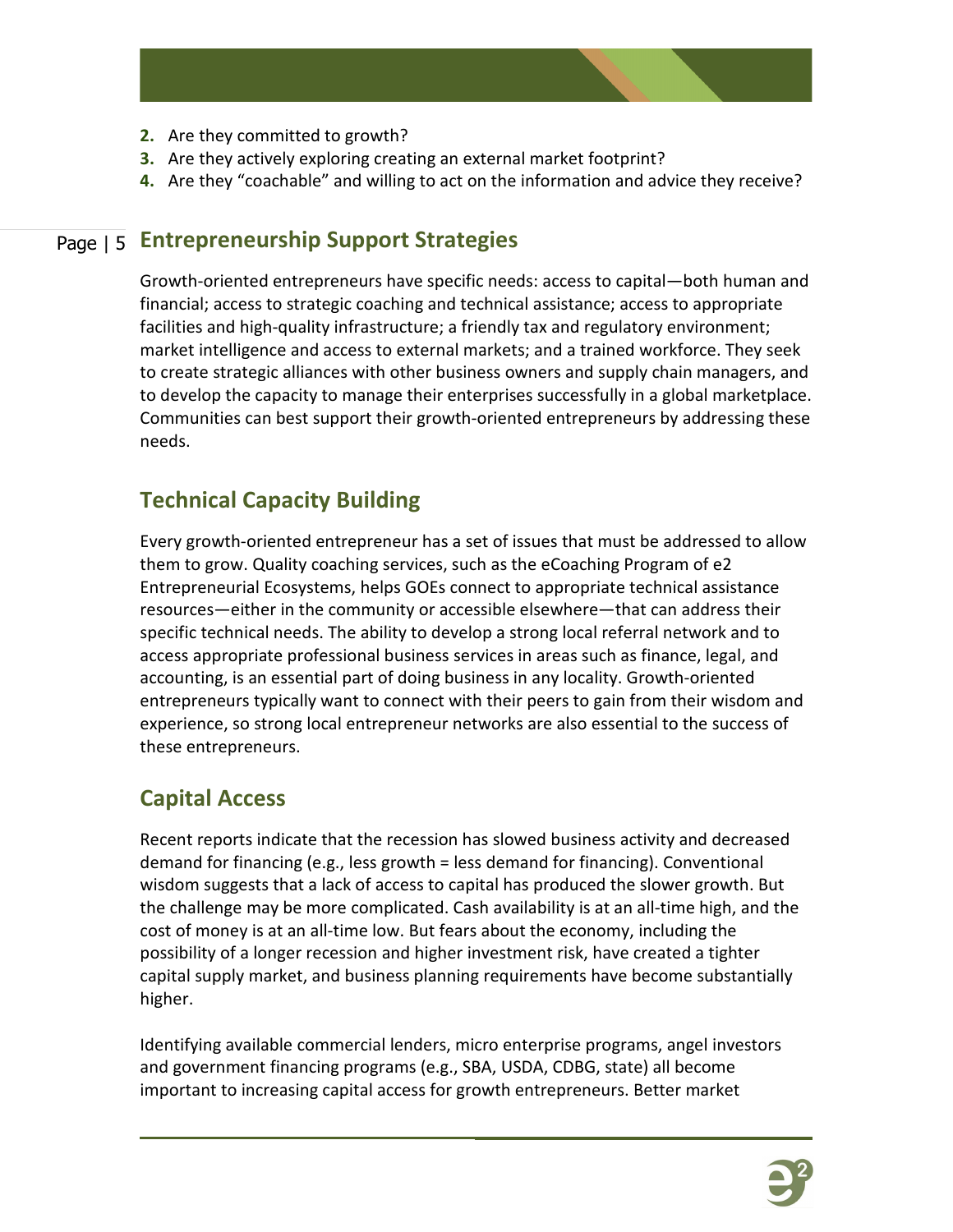intelligence and scenario testing can reduce the risk for both capital providers and entrepreneurs who want to scale up their businesses.

## **Market Intelligence**

#### Page | 6 Helping entrepreneurs create strong business plans is widely accepted as a good practice. However, business planning often suffers from inadequate or inaccurate market intelligence. This is particularly true for those entrepreneurs who want to reach external markets.

Market intelligence is a process that enables growth-oriented companies to access and use high-level technical expertise and strategic market information to explore new markets and growth strategies. It provides access to accurate, timely and actionable information gathered from primary and secondary research sources, as well as strategic advice from small business professionals. This is to enable an entrepreneur to ask better strategic questions, make more focused market decisions, avoid costly mistakes, and successfully grow his or her enterprise. Creating access to competitor research, customer profiles, market opportunities, suppliers, distribution channels, legal, pricing and branding information is all part of market intelligence support.

Market intelligence is critical to the development of a good business and capitalization plan. It also allows an entrepreneur to create new market scenarios and assess the risk involved, so that a new strategy can be tested in the marketplace. Market intelligence is a discipline practiced by all Fortune 500 companies; smaller growth-oriented companies also need to practice it to gain a competitive edge in their market space.

## **Infrastructure**

The vast majority of entrepreneurs can live and grow their ventures anywhere. This is particularly true of growth entrepreneurs that create businesses with an external footprint. Physical infrastructure and quality-of-life considerations play strongly into an entrepreneur's choice to stay or locate in a particular rural community.

Regional infrastructure issues—both physical and quality of life—are also fundamental to the success of local entrepreneurs. Physical infrastructure considerations include access to water, wastewater services, roads, power and telecommunications services, and adequate transportation logistics. In terms of quality of life, entrepreneurs want to live and raise their families in safe communities with good schools and higher education opportunities; quality housing; strong cultural and recreational amenities; vibrant local retail and service businesses; and accessible healthcare, child care, and elder care services.

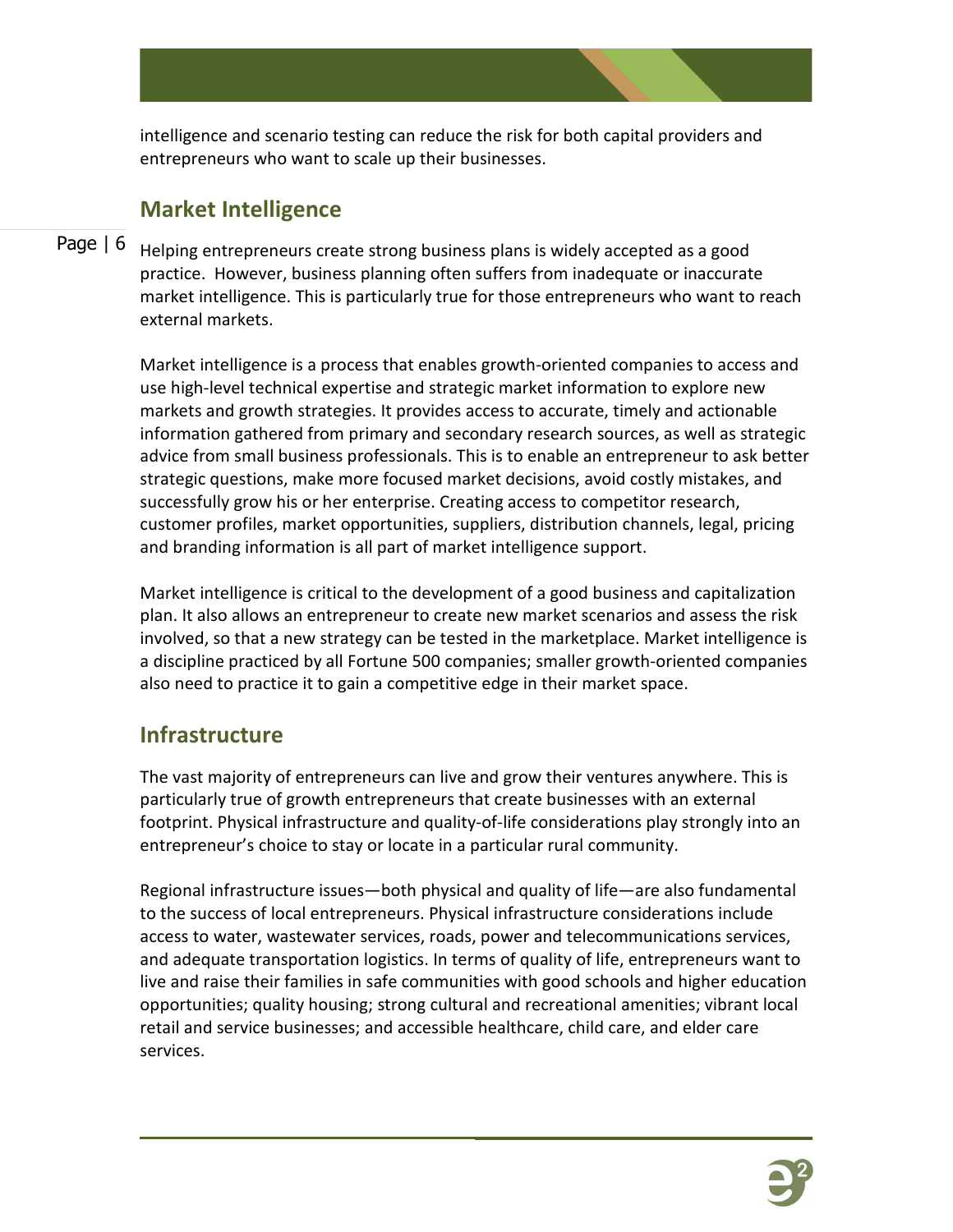

The bottom line is that you can help your community grow by creating a strong community infrastructure and bringing together relevant technical resources to support your local growth-oriented entrepreneurs. In a rural community, community development and economic development are two sides of the same coin, and both are needed to help a community create new hope, increase wealth and expand choices.

Page | 7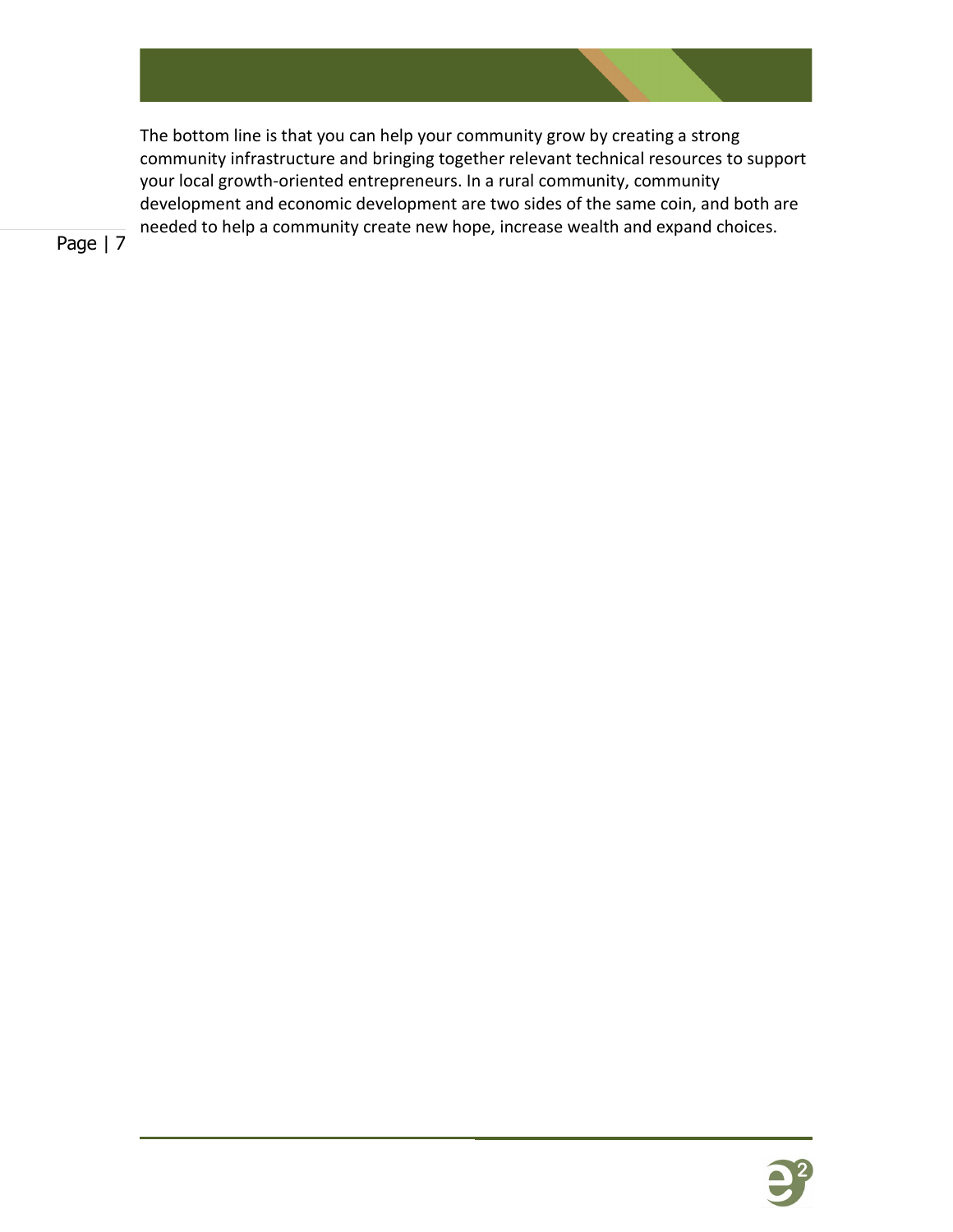## **Case Study**

#### **Solar Roast Coffee, Pueblo, Colorado**

Page | 8

Solar Roast Coffee was started by two brothers, Mike and Dave Hartkop, in Pueblo, Colorado. They had developed a solar technology to roast coffee beans, and wanted to take advantage of Pueblo's abundance of sunshine. Since opening their first retail shop in downtown Pueblo three years ago, the brothers have launched three additional retail shops in the area. They are also wholesaling their organic solar-roasted coffee to more than 50 additional locations throughout Colorado and the West.



The Hartkop brothers have received support from several sources in the community to assist them in growing their business. Christopher Markuson, Geographic Information Systems (GIS) manager for Pueblo County, operates an Economic Gardening program for the county, which is located 115 miles south of Denver. He and his small staff provide GIS maps, reports, and market analysis to help businesses across the county grow and succeed. Says Markuson, "We analyzed the data [Solar Roast] collected, and determined who their core customer base was (daytime populations within about 1 mile of the coffee shop), as well as competitors within the state and underserved areas where expansion would be fruitful. We also gave them business contact information for potential wholesale sales opportunities, traffic count information for a variety of places (wholesale potential), and some demographic analysis of other areas. And, I've steered them toward some funders that they're working with now on their next big phase of research development."

Solar Roast also received a \$100,000 grant from the Pueblo Economic Development Corporation. The Hartkop brothers plan to use the grant to hire an additional 10 employees, which will allow them to concentrate more on marketing and other aspects of the business. They plan to move their roasting and distribution headquarters to downtown Pueblo. The company's fifth-generation solar roaster soon will be assembled on the rooftop of their store. The newest version, "Helios V," will allow the company to meet the rapidly growing demand for their organic coffee, and will also provide the coffee shop below with electricity and hot water during off hours.

The brothers hope to find local manufacturing outlets for the specialized "heliostat" mirrors used in the solar-collection portion of the roasting operation and sell them to companies or individuals interested in using them for other solar-thermal energy purposes.

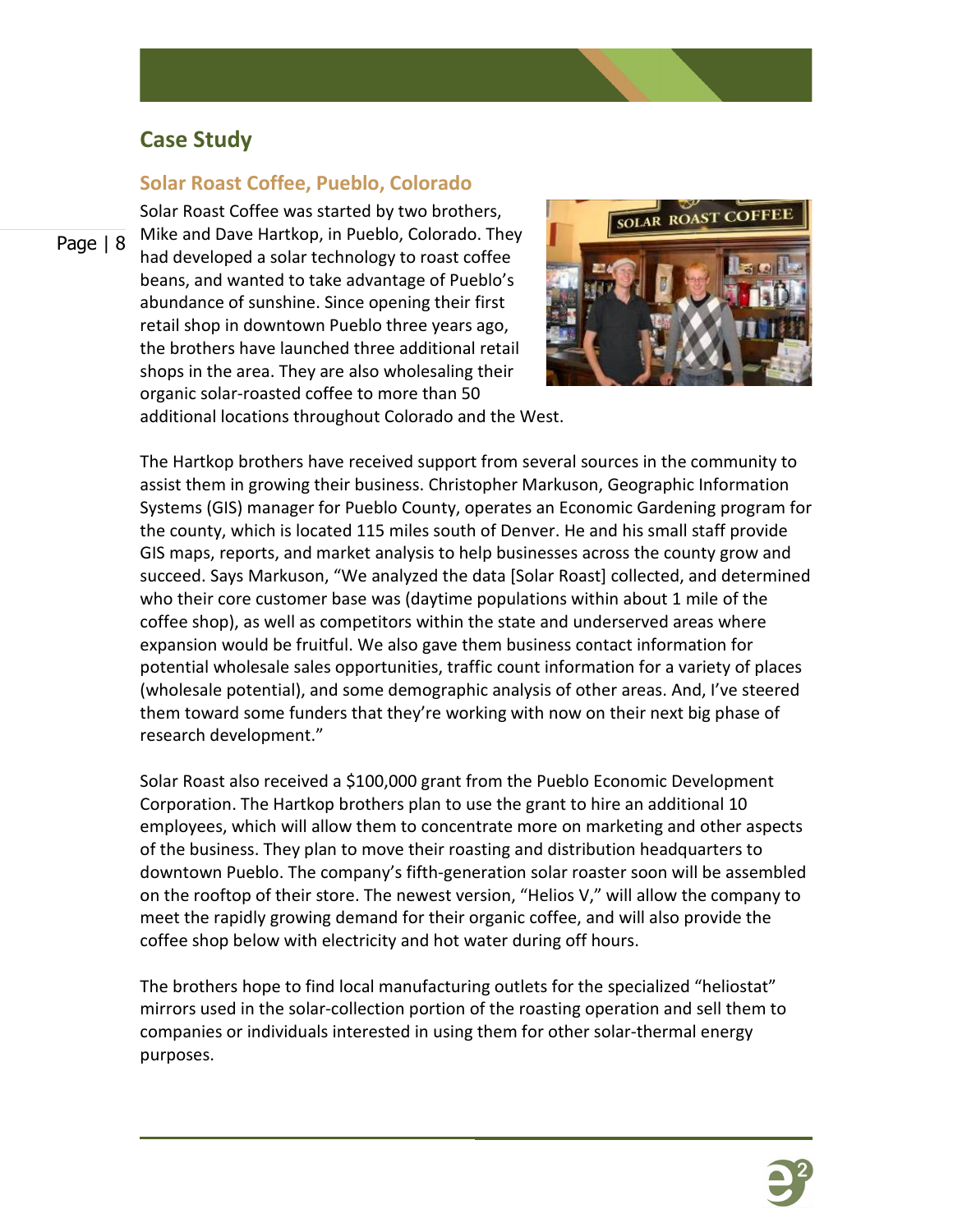Plans also call for a cooperative relationship with Colorado State University-Pueblo students who are interested in studying the roaster's technology for other applications. City Councilwoman Judy Weaver, the council's PEDCo board representative, said the half-cent sales tax grant to the young but growing company is a prime example of "economic gardening"—the practice of helping small, local companies create primary

Page | 9 jobs. This kind of assistance not only grows jobs, it provides additional exposure for Pueblo through the company's Internet marketing. PEDCo officials say it's something they haven't done much of in the past, but plan to do more of in the future.

> Sources: Emily Vines, "Pueblo County, Colorado Grows the Economy with GIS," *ERSI ArcWatch*, January 2010; emails and interviews with Chris Markuson May, 2010; *Pueblo Chieftain*, [http://www.esri.com/news/arcwatch/0110/pueblo-county.html.](http://www.esri.com/news/arcwatch/0110/pueblo-county.html)

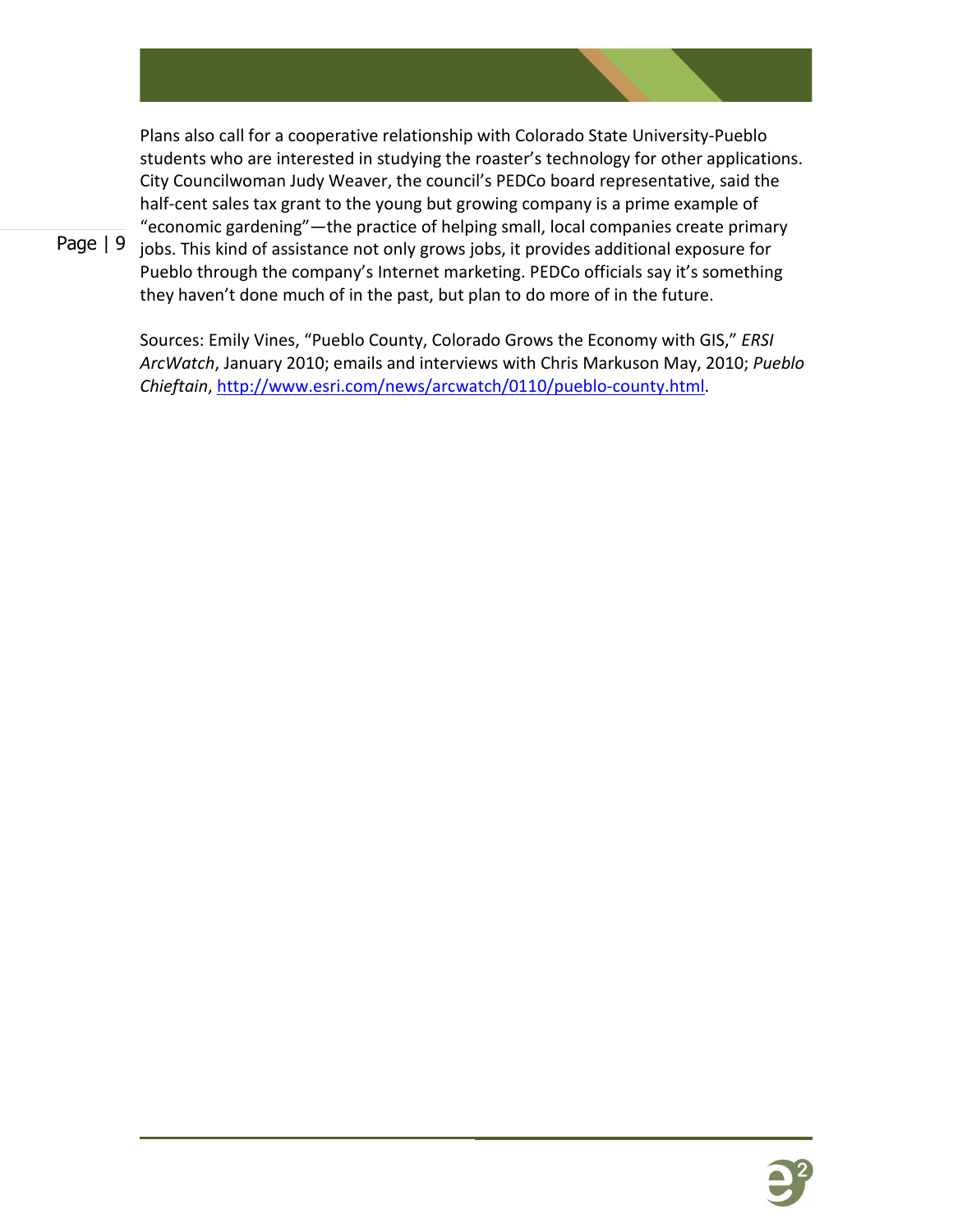#### **Case Study**

#### **Keyscaper, Tualitin, Oregon**

#### Page | 10



Toni Thom, CEO of Strategic Printing and Manufacturing Solutions Inc. and Keyscaper.com, received market intelligence assistance from the Portland-Vancouver Regional Partners' Economic Gardening Program to help grow her business. "In 2009 our company introduced a line of custom printed keyboards called Keyscaper," she reported. "In the depths of the recession, we were spending immense energy keeping our core business

afloat. We hadn't the time nor the resources to do our own market research. Our confidence was at an all-time low."

Initially skeptical that the Economic Gardening program could help their company, Thom decided to participate. Thom found that the Economic Gardening staff really understood their business, and were able to provide them with strategic market information and analysis. Thom reports the results of the assistance they received. "Upon implementing their recommendations, Keyscaper's sales skyrocketed from a few thousand dollars a month to over \$100,000 in October 2010, and continue to grow in 2011. Soon we were selling directly to retail outlets like Best Buy and to companies like Google and Boeing through a new partner, Ovation Worx, to which the program connected us. The results speak for themselves: Sales growth in our Keyscaper line combined with core business growth allowed us to add 16 positions, increasing our staff size by 50% in one year."

Source: OregonBusiness, [http://www.oregonbusiness.com/contributed-blogs/5486](http://www.oregonbusiness.com/contributed-blogs/5486-homegrown-jobs-for-oregon) [homegrown-jobs-for-oregon](http://www.oregonbusiness.com/contributed-blogs/5486-homegrown-jobs-for-oregon)

\*View a YouTube [video](http://www.youtube.com/watch?v=Yy5Y8xdOK40) of Toni Thom testifying before Oregon's House Committee on Transportation and Economic Development (March 18, 2011) on the impact of the market research services provided to her business by the Portland-Vancouver Regional Partners' Economic Gardening Program.

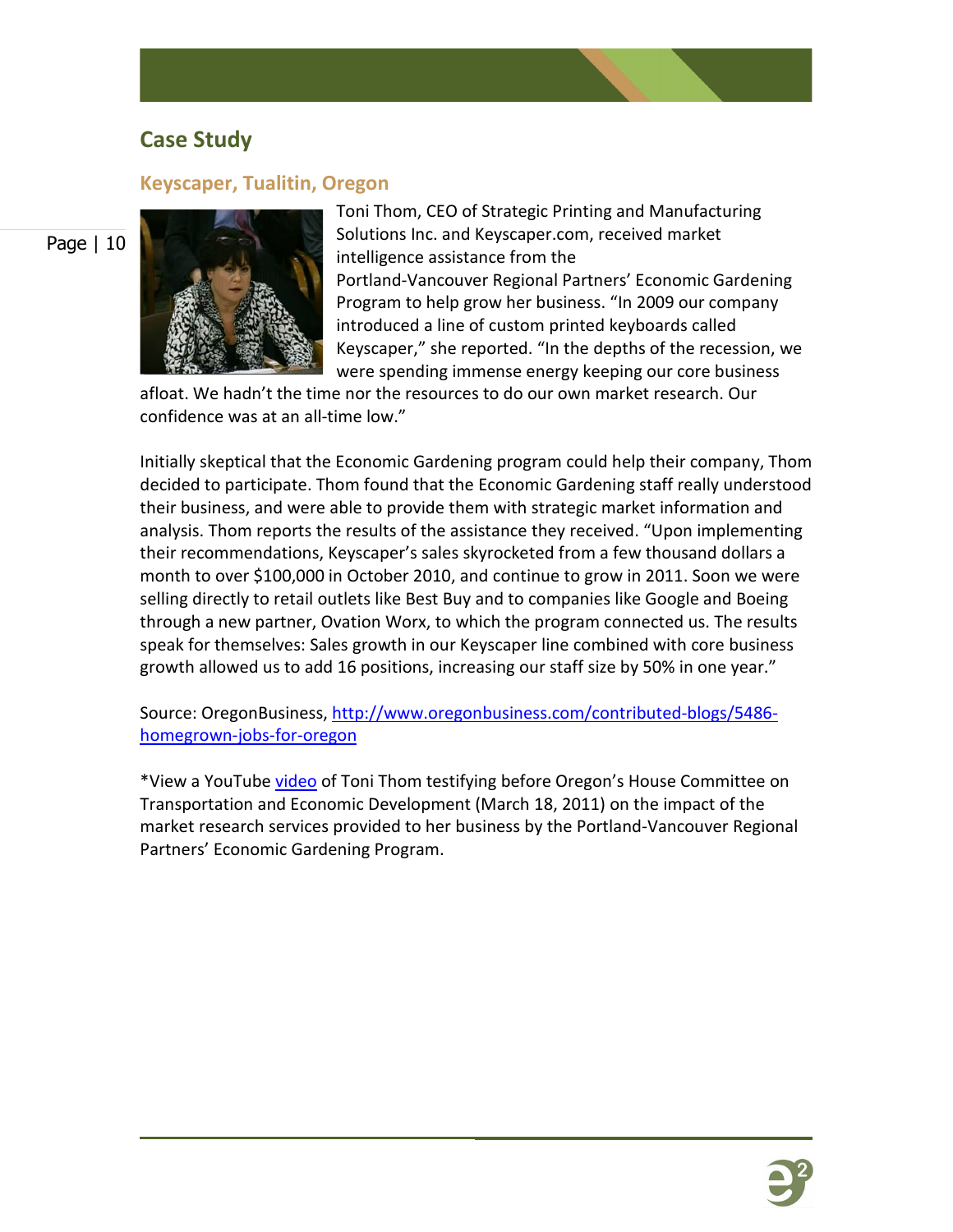

#### **Further Reading on Growth Companies**

Acs, Zoltan, William Parsons and Spencer Tracy. "High Impact Firms: Gazelles Revisited." *Small Business Research Summary*, no. 328, June 2008[,www.sba.gov/advo/research/rs328tot.pdf.](http://www.sba.gov/advo/research/rs328tot.pdf)

#### Page | 11

Haltiwanger, John C., Ron S. Jarmin, and Javier Miranda. *Who Creates Jobs? Small vs. Large vs. Young*. NBER Working Paper No. 16300, August 2010, [http://www.nber.org/papers/w16300.](http://www.nber.org/papers/w16300)

Henrekson, Magnus and Dan Johansson. "Gazelles as Job Creators – A Survey and Interpretation of the Evidence," *Small Business Economics*, published online February 2009, [http://www.springerlink.com/content/c341050r0573835v/.](http://www.springerlink.com/content/c341050r0573835v/)

Kane, Tim. *The Importance of Startups in Job Creation and Job Destruction*, Kauffman Foundation, July 2010, [http://www.kauffman.org/research-and-policy/the-importance](http://www.kauffman.org/research-and-policy/the-importance-of-startups-in-job-creation-and-job-desctruction.aspx)[of-startups-in-job-creation-and-job-desctruction.aspx.](http://www.kauffman.org/research-and-policy/the-importance-of-startups-in-job-creation-and-job-desctruction.aspx)

Neumark, David, Junfu Zhang, and Jed Kolko, *Interstate Business Relocation: An Industry-Level Analysis,* Public Policy Institute of California, 2006, [http://www.ppic.org/main/publication.asp?i=694.](http://www.ppic.org/main/publication.asp?i=694)

Stangler, Dale. *High-Growth Firms and the Future of the American Economy*. Kauffman Foundation, March 2010, [http://www.kauffman.org/research-and-policy/high-growth](http://www.kauffman.org/research-and-policy/high-growth-firms.aspx)[firms.aspx](http://www.kauffman.org/research-and-policy/high-growth-firms.aspx)

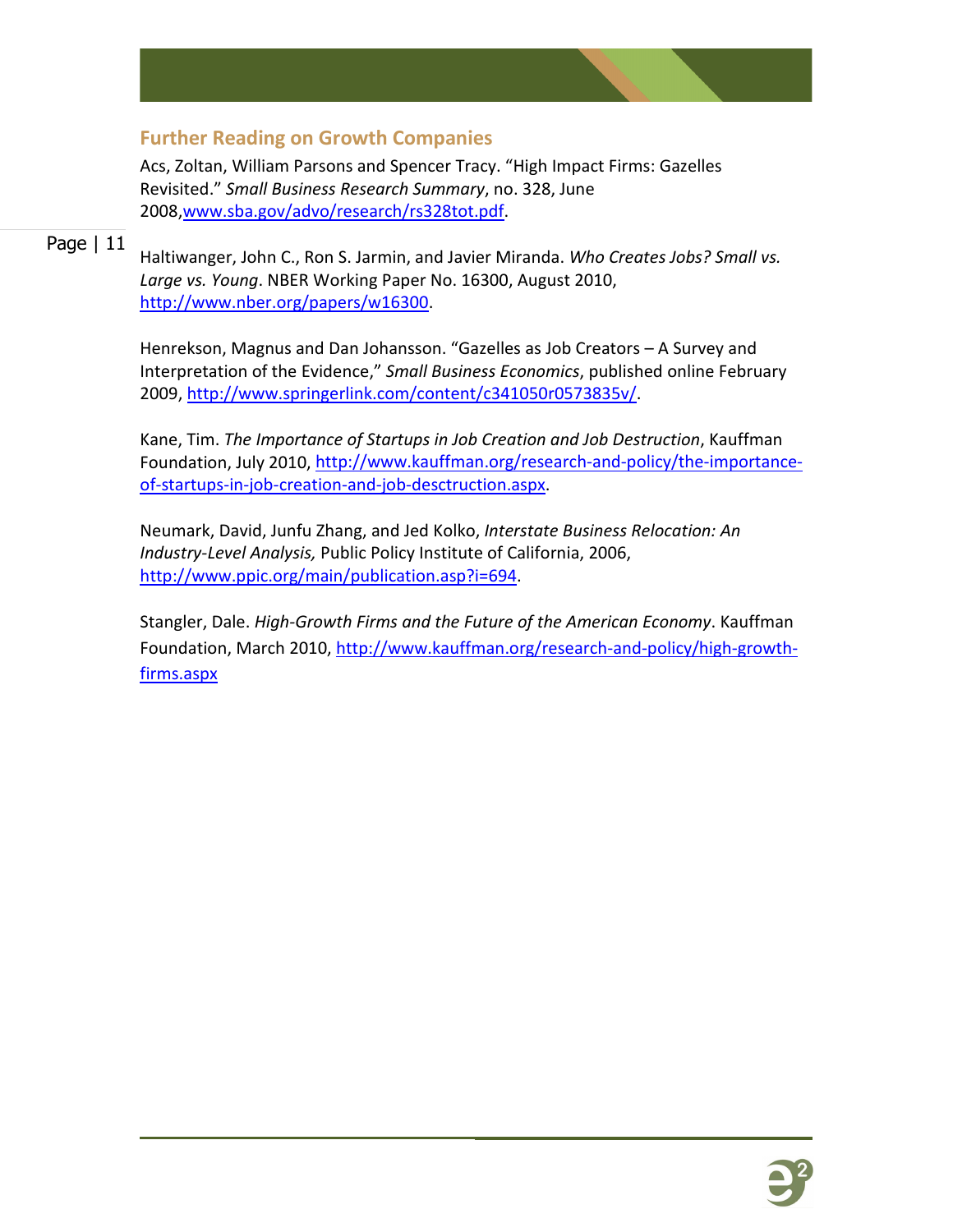

## **How e2 Can Help**

**e2 Entrepreneurial Ecosystems** can help communities increase prosperity through entrepreneur-focused economic development and ecosystem building through:

- **e2 Institutes.** Explore our new generation of e2 Institutes where teams come together, learn from each other and explore the expanded world of strategies, tactics and resources needed in entrepreneurial ecosystem development work.
- **National e2 Resource Network.** e2 offers a resource network capable of connecting those seeking help with those who can help across North America.
- **Analytics Support.** E2 helps communities and regions understand their entrepreneurial potential through research. A sampling of our research tools can be found at <https://www.energizingentrepreneurs.org/solutions/start.html>
- **Mentoring.** We mentor and coach new practitioners seeking to pursue entrepreneur-led development.
- **Fostering the eMovement.** We support the national entrepreneurship movement along with our partners including the **Federal Reserve Bank of Kansas City**, **SourceLink**, **Edward Lowe Foundation**, **Kauffman Foundation**, and **NetWork Kansas**. Together, we continue to advance the foundational ideas of building entrepreneurial ecosystems and entrepreneurship-led economic development.

**e2 Entrepreneurial Ecosystems** (formerly the Center for Rural Entrepreneurship) is led by Don Macke, who has more than 40 years of community economic development and policy experience. We have a national team of practitioners, both inside and outside e2, who bring research, coaching, incubation, market intelligence and other expertise to this work.